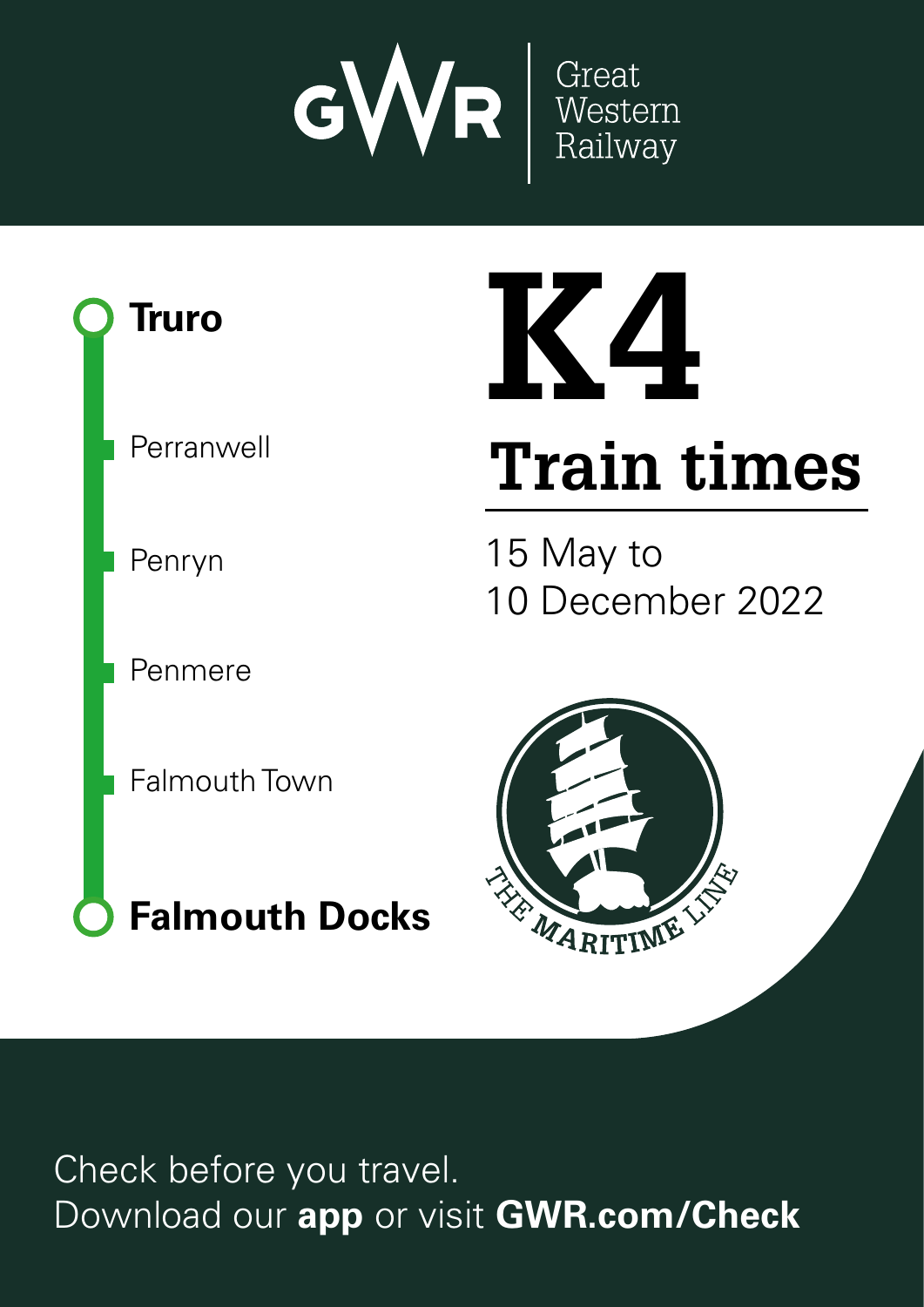#### **This timetable shows trains between Truro and Falmouth (The Maritime line). All services in this timetable are operated by Great Western Railway.**

#### **Changes to published times**

Improvement works may affect services, especially at<br>weekends. Services may also be different on public **GWR.com/check** 

#### **Replacement buses**

Animals<sup>t</sup>, non-folding bikes, and large items of luggage

h Assistance dogs can be carried.

#### **Penalty Fares** If you don't have a valid ticket you may have to **VA**

pay a Penalty Fare. Find out more at **GWR.com/revenueprotection**

#### **National Rail**

Standard internetwork charges application of the higher. Calls from mobiles application of the second of the second of the second of the second of the second of the second of the second of the second of the second of the s **03457 000 125\***  i<mark>rc</mark>e<br>de<br>Is times.<br>Search<br>Search nomes<br>Download dit<br>Download our and checkets and checkets and checkets and checkets are the purchase that and checket<br>And checkets and checkets are the checkets and checkets are the checkets and checkets are the checket an <mark>at</mark><br>im<br>nal Don't miss out of the miss of the miss of the miss of the mission of the mission of the mission of the mission of the mission of the mission of the mission of the mission of the mission of the mission of the mission of the Find out more about train times and fares. Call **03457 48 49 50**\* (24 hours, calls may be recorded) or go to **nationalrail.co.uk**

tit<br>re You can also find the National Rail Conditions of Travel here.

#### **PlusBus** ¬

op<br>dai<br>S **COMPLES THE CONSTRESS CONSTRESS OF ACTIVITIES**<br>PlusBus 金<br>An add-on ticket which gives you discounted bus travel to and ico<br>m<br>**ers**<br>rai es<br>Fil<br>**ail** from many of our stations. Find out more at **plusbus.info**

#### **The Devon & Cornwall Rail Partnership**

This Partnership works to promote rail travel in the region and to improve services and facilities at our stations. Find out more at **dcrp.org.uk**

| Devon & Cornwall        |
|-------------------------|
| <b>RAIL PARTNERSHIP</b> |

#### **Passenger Assist**

You can arrange help, check station accessibility, buy a ticket and reserve a seat by calling us on Freephone **0800 197 1329** or by text relay **18001 0800 197 1329** (open 0600 to 2300, 7 days a week, except Christmas Day).

You may book assistance by completing the online booking form available on our website.

# **Station accessibility**

All of our stations are classified for their level

| of accessibility: |                                                      |
|-------------------|------------------------------------------------------|
|                   | <b>Category A:</b> This station has step-free access |
|                   | to all platforms                                     |

```
Category B: This station has a degree of 
             step-free access to the platform, 
             which may be in both directions or 
             in one direction only. Check details 
             on our website
Category C: This station does not have
```
step-free access to any platform Full details can be found at

**GWR.com/PassengerAssist**

#### **NOTES AND SYMBOLS**

**Bold** Through service

Light Connecting service<br>**Green** Runs on certain day Runs on certain days only, or has differences at some stations. Please check notes for details

- ă Minimum time, in minutes, you need to allow between connecting services (this is only shown at stations where this differs from the standard 5 minute allowance) ¬ PlusBus available. For more details, visit **plusbus.info**
- **a** Arrival time
- **d** Departure time
- **c** Until 9 September departs at 1019
- **e** From 12 September arrives at 1110
- **P** Train continues to Par arriving at 2034

# **Bags and Luggage**

You can bring up to 3 pieces of luggage, with a maximum size of 30 x 70 x 90cm. Small and medium sized bags can be stored under your seats or in the overhead racks. Large items can be stored in the dedicated luggage areas. Surfboards can't be taken on our IET trains. Look for GWR trains shown with a  $\blacksquare$  symbol in our timetables.

#### **Bikes**

You must reserve a bike space on many of our services. These are shown in our timetables. Space is limited, so we have a strict first-come, first-served policy. Book a space at<br>your nearest staffed station, through our Customer Support team, or when you buy your ticket online at **GWR.com**

#### **Short platforms**

Some stations have short platforms. In some cases, you can only join or leave the train from certain carriages. Please listen for announcements.

Fi<br>Ol **Free Wi-Fi and plug sockets** are available on most of our trains.

#### **Delay Repay**

**More information**<br>**More information**<br>**More information**<br>and interactions **D**<br> **C**<br> **G** been<br>**Kaal** You are entitled to compensation if your journey has been delayed for 15 minutes or more. Find out more at **GWR.com/DelayRepay**

#### **Great Western Railway Customer Panel**

Our panel is set up for you to tell us your thoughts and give us feedback on how we are doing. Find out more at **GWR.com/Panel**

#### **Transport Focus**

The UK's independent watchdog for passengers and<br>road users. Call **0300 123 2350**\* or find out more at **transportfocus.org.uk**

#### **Seat reservations on GWR services**

#### $\boxtimes$  **(Shown on our Intercity Express Trains, and some long distance regional trains)**

Reservations are recommended on many of our trains. When you try and buy a ticket, we will allocate you a seat if one is available. We leave some space for those with walk-up tickets, or who may have been disrupted.

If you buy a ticket on the day of travel, we may allocate you<br>a space instead of a specific seat. Sit in any unreserved seat in your class of travel, following any current social distancing rules as best you can.

#### **Our seat guarantee**

ru<br>**O**<br>If<br>yo re ( gı<br>10 december<br>10 metr Download our **app** or visit **GWR.com/Check** If you have a reservation on a GWR service and have to stand, you are entitled to compensation. Find out more at **GWR.com**

**Fall**<br>From Section<br>Concrete<br>Branch Docks ard network charges apply. Calls from mobiles may be highe All information correct at time of publication. Errors and omissions excepted. Download the most up-to-date version at **GWR.com/timetables**

Falmouth Town

Check before you travel.

# **Large print timetables** are available for our partially sighted customers.

# Call **03457 000 125**\* or email **GWR.Feedback@GWR.com**

\* Standard network charges apply. Calls from mobiles may be higher.

|                       |            |                 | <b>Access</b>   |                 | <b>Ticket office hours</b> |                | <b>Ticket</b> |                |                 | <b>Bike</b> |
|-----------------------|------------|-----------------|-----------------|-----------------|----------------------------|----------------|---------------|----------------|-----------------|-------------|
| <b>Station</b>        | <b>CRS</b> | <b>Operator</b> | <b>Category</b> | <b>Weekdays</b> | <b>Saturdays</b>           | <b>Sundays</b> | machine       | <b>Toilets</b> | <b>Car Park</b> | Rack        |
| <b>Falmouth Docks</b> | <b>FAL</b> | GW              | A               | Unstaffed       | Unstaffed                  | Unstaffed      | $\bullet$     |                |                 | $\bullet$   |
| <b>Falmouth Town</b>  | <b>FMT</b> | GW              | B               | Unstaffed       | Unstaffed                  | Unstaffed      | $\bullet$     |                |                 |             |
| <b>Penmere</b>        | <b>PNM</b> | GW              | $\overline{A}$  | Unstaffed       | Unstaffed                  | Unstaffed      | $\bullet$     |                |                 |             |
| Penryn                | <b>PYN</b> | GW              | A               | Unstaffed       | Unstaffed                  | Unstaffed      | $\bullet$     |                |                 |             |
| <b>Penzance</b>       | PNZ        | GW              | $\overline{A}$  | 0605-2010       | 0615-1810                  | 0845-1730      | $\bullet$     | $\bullet$      |                 | $\bullet$   |
| Perranwell            | <b>PRW</b> | GW              | A               | Unstaffed       | Unstaffed                  | Unstaffed      | $\bullet$     |                |                 |             |
| Plymouth              | <b>PIY</b> | GW              | $\overline{A}$  | $0625 - 2000$   | 0625-1900                  | 0800-2000      | $\bullet$     | $\bullet$      | $\bullet$       | $\bullet$   |
| <b>St Austell</b>     | SAU        | GW              | А               | 0550-1900       | 0650-1900                  | 0945-1645      | ٠             | $\bullet\circ$ |                 |             |
| Truro                 | <b>TRU</b> | GW              | B               | 0645-2005       | 0640-1905                  | 0915-1830      | $\bullet$     | $\bullet\circ$ |                 |             |

**Operator** 

GW Great Western Railway For details of accessibility at any station, check **nationalrail.co.uk**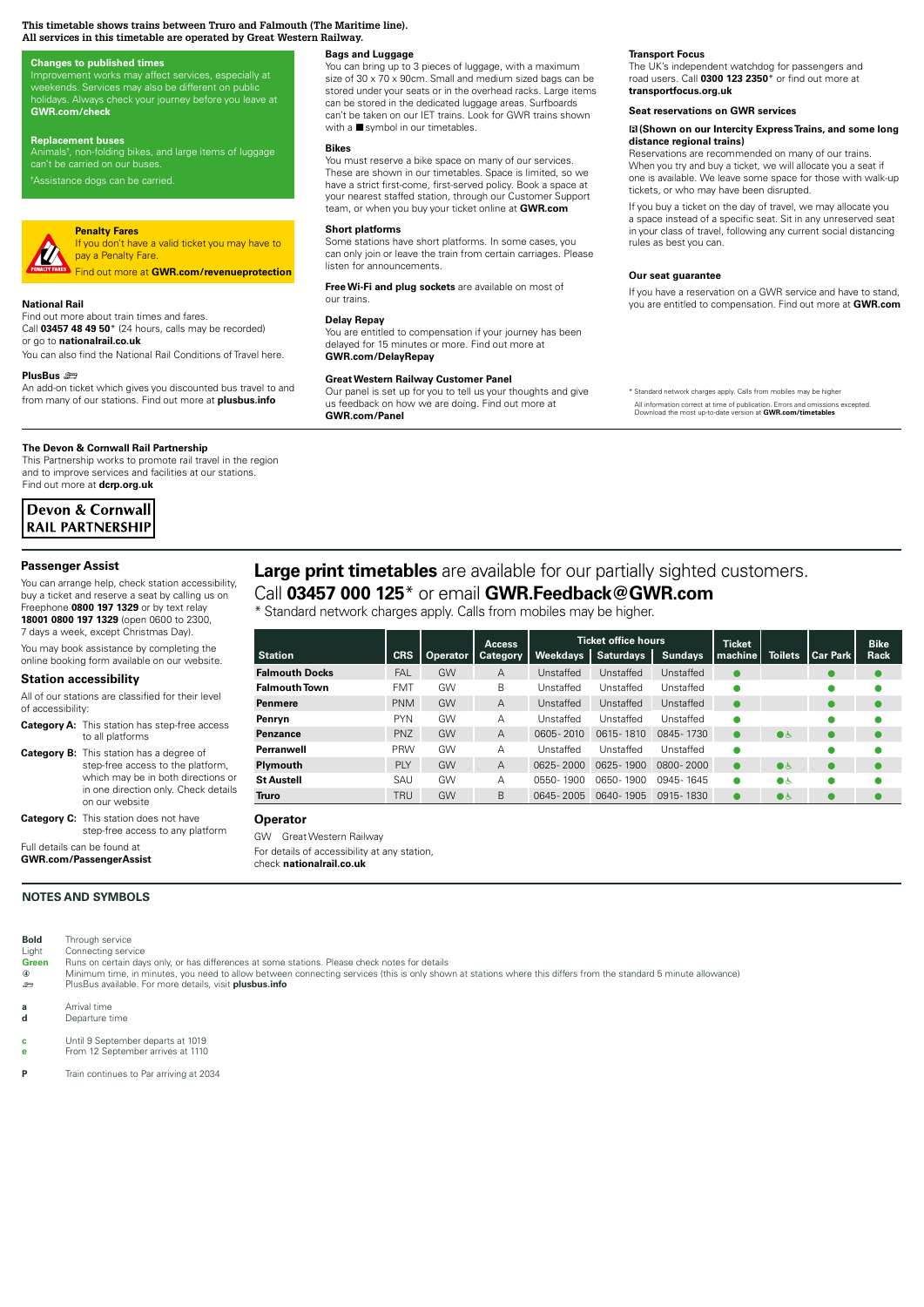## **TRURO TO FALMOUTH (THE MARITIME LINE)**

| 3  | Plymouth s       | d. |            |      | 0535 | 0618 | 0639 | 0712 | 0743 | 2080 | 084  | 0913 | 0945          | 1015 | 1044 | 1120 | 144  | 1219 | 1246 | 1317 | 1343 | 1418 | 1446 | 1515 | 1547 |
|----|------------------|----|------------|------|------|------|------|------|------|------|------|------|---------------|------|------|------|------|------|------|------|------|------|------|------|------|
| 0  | St Austell s     |    |            |      | 0636 | 0714 |      | N819 | 084  | า91  | 0948 |      | $104^{\circ}$ | 116  | 145  |      | 245  |      | 345  |      | 144F | 151  | 1545 | 1609 | 1645 |
| Š. | Penzance stra    |    | 0520       | 0540 | 0605 | 0640 | 0710 | 0740 | 0815 | 0850 | 0925 | 0950 | 1015          | 1050 | 1115 | 1150 | 1215 | 1250 | 1315 | 1350 | 1415 | 1450 | 1515 | 1550 | 1615 |
|    | Truro som        |    | 0600       | 0627 | 0712 | 0742 | 0815 | 0845 | 0915 | 0945 | 1015 | 1045 | 1115          | 1145 | 1215 | 1245 | 1315 | 1345 | 1415 | 1445 | 1515 | 1545 | 1615 | 1646 | 1718 |
| ŵ, | Perranwell       |    | $d$   0607 | 0634 | 0719 | 0749 | 0822 |      | 0922 |      | 1022 |      | 1122          |      | 1222 |      | 1322 |      | 1422 |      | 1522 |      | 1622 | 1653 | 1725 |
| 0  | Penryn $\equiv$  |    | 0613       | 0640 | 0725 | 0755 | 0828 | 0858 | 0928 | 0958 | 1028 | 1058 | 1128          | 1158 | 1228 | 1258 | 1328 | 1358 | 1428 | 1458 | 1528 | 1558 | 1628 | 1659 | 1731 |
| ⊞. | Penryn <b>e</b>  |    | $d$ 0614   | 0641 | 0726 | 0756 | 0829 | 0859 | 0929 | 0959 | 1029 | 1059 | 1129          | 1159 | 1229 | 1259 | 1329 | 1359 | 1429 | 1459 | 1529 | 1559 | 1629 | 1700 | 1732 |
|    | Penmere          |    | 0618       | 0645 | 0730 | 0800 | 0833 | 0903 | 0933 | 1003 | 1033 | 1103 | 1133          | 1203 | 1233 | 1303 | 1333 | 1403 | 1433 | 1503 | 1533 | 1603 | 1633 | 1704 | 1736 |
|    | Falmouth Town    |    | 0621       | 0648 | 0733 | 0803 | 0836 | 0906 | 0936 | 1006 | 1036 | 1106 | 1136          | 1206 | 1236 | 1306 | 1336 | 1406 | 1436 | 1506 | 1536 | 1606 | 1636 | 1707 | 1739 |
|    | Falmouth Docks එ |    | a   $0624$ | 065  | 0736 | 0806 | 0839 | 0909 | 0939 | 1009 | 1039 | 1109 | 1139          | 1209 | 1239 | 1309 | 1339 | 1409 | 1439 | 1509 | 1539 | 1609 | 1639 | 1710 | 1742 |
|    |                  |    |            |      |      |      |      |      |      |      |      |      |               |      |      |      |      |      |      |      |      |      |      |      |      |
|    | Plymouth s       |    | $d$ 1555   | 1647 | 1746 | 182  | 1925 | 2028 | 2117 |      |      |      |               |      |      |      |      |      |      |      |      |      |      |      |      |
|    | St Austell s     |    |            | 746  | 1845 | 1915 | 2023 |      | 221' |      |      |      |               |      |      |      |      |      |      |      |      |      |      |      |      |
|    | $-$              |    |            |      |      |      |      |      |      |      |      |      |               |      |      |      |      |      |      |      |      |      |      |      |      |

| St Austell 2      |   |      | 1/46 | 1845 | 1915. | 2023. | -2129 | -2211 |
|-------------------|---|------|------|------|-------|-------|-------|-------|
| Penzance s        | d | 1650 | 1715 | 1815 | 1850  | 1915  | 2100  | 2208  |
| Truro se          | d | 1749 | 1820 | 1906 | 1941  | 2050  | 2156  | 2256  |
| <b>Perranwell</b> | d | 1756 | 1827 | 1913 | 1948  | 2057  | 2203  | 2303  |
| Penryn $\equiv$   | a | 1802 | 1833 | 1919 | 1954  | 2103  | 2209  | 2309  |
| Penryn s          | d | 1803 | 1834 | 1920 | 1955  | 2104  | 2210  | 2310  |
| <b>Penmere</b>    | d | 1807 | 1838 | 1924 | 1959  | 2108  | 2214  | 2314  |
| Falmouth Town     | d | 1810 | 1841 | 1927 | 2002  | 2111  | 2217  | 2317  |
| Falmouth Docks    | a | 1813 | 1844 | 1930 | 2005  | 2114  | 2220  | 2320  |

| Plymouth s        | d          |            |             | 0518        |             |             |      | 0740 | 0808 | 0844 | 091  | 0946 |      | 1043 | 1115 | 1144 | 1218 | 1245 | 1318 | 1345 | 1415 | 1445 | 1518 | 1542 |
|-------------------|------------|------------|-------------|-------------|-------------|-------------|------|------|------|------|------|------|------|------|------|------|------|------|------|------|------|------|------|------|
| St Austell ær     |            |            |             | 0611        |             |             |      | 0840 | 0915 | 0946 | 1015 | 043  | 120  | 145  | 121  | 244  | ı31  | 344  |      |      | 151  | 1544 | 1614 | 1645 |
| Penzance s        |            | $d$ 0515   | 0540        | <b>061</b>  | 0640        | 0710        | 0740 | 0815 | 0853 | 091  | 0951 | 1015 | 1045 |      | 1150 | 218  | 1250 | 1310 | 35(  | 1420 | 1445 | 1515 | 550  | 1620 |
| Truro ೨ラ          | <b>CLI</b> | 0604       | 0630        | 0715        | 0745        | 0815        | 0845 | 0915 | 0945 | 1015 | 1045 | 1115 | 1145 | 1215 | 1245 | 1315 | 1345 | 1415 | 1445 | 1515 | 1545 | 1615 | 1645 | 1718 |
| Perranwell        | d l        | 0611       | 0637        | 0722        | 0752        | 0822        |      | 0922 |      | 1022 |      | 1122 |      | 1222 |      | 1322 |      | 1422 |      | 1522 |      | 1622 | 1652 | 1725 |
| Penryn $\equiv$   |            | 0617       | 0644        | 0728        | 0758        | 0828        | 0858 | 0928 | 0958 | 1028 | 1058 | 1128 | 1158 | 1228 | 1258 | 1328 | 1358 | 1428 | 1458 | 1528 | 1558 | 1628 | 1658 | 1731 |
| Penryn <i>≊</i> ∋ |            | $d$ 0618   | 0645        | 0729        | 0759        | 0829        | 0859 | 0929 | 0959 | 1029 | 1059 | 1129 | 1159 | 1229 | 1259 | 1329 | 1359 | 1429 | 1459 | 1529 | 1559 | 1629 | 1659 | 1732 |
| Penmere           |            | 0622       | 0649        | 0733        | 0803        | 0833        | 0903 | 0933 | 1003 | 1033 | 1103 | 1133 | 1203 | 1233 | 1303 | 1333 | 1403 | 1433 | 1503 | 1533 | 1603 | 1633 | 1703 | 1736 |
| Falmouth Town     |            | $d$ 0625   | 0652        | 0736        | 0806        | 0836        | 0906 | 0936 | 1006 | 1036 | 1106 | 1136 | 1206 | 1236 | 1306 | 1336 | 1406 | 1436 | 1506 | 1536 | 1606 | 1636 | 1706 | 1739 |
| Falmouth Docks    |            | a   $0628$ | 0655        | 0739        | 0809        | 0839        | 0909 | 0939 | 1009 | 1039 | 1109 | 1139 | 1209 | 1239 | 1309 | 1339 | 1409 | 1439 | 1509 | 1539 | 1609 | 1639 | 1709 | 1742 |
|                   |            |            |             |             |             |             |      |      |      |      |      |      |      |      |      |      |      |      |      |      |      |      |      |      |
| Plymouth s        |            | $d$ 1618   | 1718        | 1746        | 1820        | 1927        | 2023 | 2123 |      |      |      |      |      |      |      |      |      |      |      |      |      |      |      |      |
| St Austell s      | αı         | 1714       | 1813        | 1845        | 1915        | 2025        | 2122 | 2219 |      |      |      |      |      |      |      |      |      |      |      |      |      |      |      |      |
| Penzance s        | G I        | 1645       | 1750        | 1815        |             | 1930        | 2043 | 2130 |      |      |      |      |      |      |      |      |      |      |      |      |      |      |      |      |
| Truro ೨ラ          |            | 1748       | 1838        | 1912        | 1942        | 2046        | 2148 | 2244 |      |      |      |      |      |      |      |      |      |      |      |      |      |      |      |      |
| Perranwell        |            | 1755       | 1845        | 1919        | 1949        | 2053        | 2155 | 2251 |      |      |      |      |      |      |      |      |      |      |      |      |      |      |      |      |
| Downtown com-     |            | 1001       | <b>1051</b> | <b>1005</b> | <b>1055</b> | <b>OOEO</b> | 2201 | 2257 |      |      |      |      |      |      |      |      |      |      |      |      |      |      |      |      |

| Perranwell        |     | 1755 | 1845 | 1919 |           | 1949 2053 2155 |      | -2251 |
|-------------------|-----|------|------|------|-----------|----------------|------|-------|
| Penryn $\equiv$   | a l | 1801 | 1851 | 1925 | 1955      | 2059           | 2201 | 2257  |
| Penryn <i>≊</i> ∋ | d I | 1802 | 1852 | 1926 |           | 1956 2100      | 2202 | 2258  |
| Penmere           | dl  | 1806 | 1856 | 1930 | 2000      | 2104           | 2206 | 2302  |
| Falmouth Town     | dl  | 1809 | 1859 | 1933 | 2003      | 2107           | 2209 | 2305  |
| Falmouth Docks    | al  | 1812 | 1902 | 1936 | 2006 2110 |                | 2212 | 2308  |
|                   |     |      |      |      |           |                |      |       |
|                   |     |      |      |      |           |                |      |       |

|                  | Plymouth s             | d I |            |      | 0518 |      |      |      | 0740 | 2808 | 0846 | D9.  | 1946 | 01   | 1043 | 1115 |      | 220  | 1245 | 1318 | 345  | 1418 | 1445 | 1518 | 1542 |
|------------------|------------------------|-----|------------|------|------|------|------|------|------|------|------|------|------|------|------|------|------|------|------|------|------|------|------|------|------|
| <b>SYAURDAYS</b> | St Austell stra        |     |            |      | 0611 |      |      |      | 084  | 2915 | 794  | 1015 | 104: |      |      |      | 244  |      | '344 |      |      | 151  | 1544 | 1614 | 1645 |
|                  | Penzance s             |     | 0515       | 0540 | 0612 | 0640 | N710 | 0740 | 0815 | 0852 | 0912 | 0950 | 1015 | 1050 | 1115 | 1150 | 1218 | 1250 | 1315 | 1350 | 1420 | 1450 | 1515 | 1550 | 1620 |
|                  | Truro $\mathfrak{m}$   |     | 0604       | 0630 | 0715 | 0745 | 0815 | 0845 | 0915 | 0945 | 1015 | 1045 | 1115 | 1145 | 1215 | 1245 | 1315 | 1345 | 1415 | 1445 | 1515 | 1545 | 1615 | 1645 | 1718 |
|                  | Perranwell             |     | $d$   0611 | 0637 | 0722 | 0752 | 0822 |      | 0922 |      | 1022 |      | 1122 |      | 1222 |      | 1322 |      | 1422 |      | 1522 |      | 1622 | 1652 | 1725 |
|                  | Penryn $\equiv$        |     | 0617       | 0644 | 0728 | 0758 | 0828 | 0858 | 0928 | 0958 | 1028 | 1058 | 1128 | 1158 | 1228 | 1258 | 1328 | 1358 | 1428 | 1458 | 1528 | 1558 | 1628 | 1658 | 1731 |
|                  | Penryn <b>e</b>        |     | $d$ 0618   | 0645 | 0729 | 0759 | 0829 | 0859 | 0929 | 0959 | 1029 | 1059 | 1129 | 1159 | 1229 | 1259 | 1329 | 1359 | 1429 | 1459 | 1529 | 1559 | 1629 | 1659 | 1732 |
| <b>FROM</b>      | Penmere                |     | 0622       | 0649 | 0733 | 0803 | 0833 | 0903 | 0933 | 1003 | 1033 | 1103 | 1133 | 1203 | 1233 | 1303 | 1333 | 1403 | 1433 | 1503 | 1533 | 1603 | 1633 | 1703 | 1736 |
| d                | Falmouth Town <i>≊</i> |     | $d$   0625 | 0652 | 0736 | 0806 | 0836 | 0906 | 0936 | 1006 | 1036 | 1106 | 1136 | 1206 | 1236 | 1306 | 1336 | 1406 | 1436 | 1506 | 1536 | 1606 | 1636 | 1706 | 1739 |
|                  | Falmouth Docks         |     | a   0628   | 0655 | 0739 | 0809 | 0839 | 0909 | 0939 | 1009 | 1039 | 1109 | 1139 | 1209 | 1239 | 1309 | 1339 | 1409 | 1439 | 1509 | 1539 | 1609 | 1639 | 1709 | 1742 |
|                  |                        |     |            |      |      |      |      |      |      |      |      |      |      |      |      |      |      |      |      |      |      |      |      |      |      |
|                  | Plymouth s             |     | $d$ 1618   | 1718 | 746  | 1820 | 1927 | 2023 | 2123 |      |      |      |      |      |      |      |      |      |      |      |      |      |      |      |      |
|                  | St Austell s           |     |            | 1813 | 1845 | 1915 | 2025 | 2122 | 2219 |      |      |      |      |      |      |      |      |      |      |      |      |      |      |      |      |
| <b>SEPTEMBER</b> | Penzance s             |     | 1650       | 1750 | 1815 |      | 1930 | 2043 |      |      |      |      |      |      |      |      |      |      |      |      |      |      |      |      |      |
|                  |                        |     |            |      |      |      |      |      |      |      |      |      |      |      |      |      |      |      |      |      |      |      |      |      |      |

| Plymouth s       | d | 1618 | 1718 | 1746 | 1820      | 1927 | 2023 | 2123 |
|------------------|---|------|------|------|-----------|------|------|------|
| St Austell se    | d | 1714 | 1813 | 1845 | 1915      | 2025 | 2122 | 2219 |
| Penzance s       | d | 1650 | 1750 | 1815 | $\bullet$ | 1930 | 2043 |      |
| Truro $\equiv$   | d | 1748 | 1838 | 1912 | 1942      | 2046 | 2148 | 2244 |
| Perranwell       | d | 1755 | 1845 | 1919 | 1949      | 2053 | 2155 | 2251 |
| Penryn $\equiv$  | a | 1801 | 1851 | 1925 | 1955      | 2059 | 2201 | 2257 |
| Penryn s         | d | 1802 | 1852 | 1926 | 1956      | 2100 | 2202 | 2258 |
| <b>Penmere</b>   | d | 1806 | 1856 | 1930 | 2000      | 2104 | 2206 | 2302 |
| Falmouth Town    | d | 1809 | 1859 | 1933 | 2003      | 2107 | 2209 | 2305 |
| Falmouth Docks එ | a | 1812 | 1902 | 1936 | 2006      | 2110 | 2212 | 2308 |

| Plymouth s       | d   |      |      | 0914 | 1001 | 1040 | 1215 | 1315 | 1340 | 1515 | 1635 | 1735 | 1835 | 1935 | 2015 |
|------------------|-----|------|------|------|------|------|------|------|------|------|------|------|------|------|------|
| St Austell s     |     |      |      | 1008 | 1102 | 1145 | 1310 | 1410 | 1440 | 1610 | 1735 | 1835 | 1934 | 2035 | 2110 |
| Penzance s       | d I | 0814 | 0850 | 0949 | 1050 | 1150 | 1250 | 1350 | 1450 | 1550 | 1650 | 1750 | 1815 | 1915 | 2040 |
| Truro se         |     | 0855 | 0950 | 1050 | 1150 | 1247 | 1341 | 1445 | 1550 | 1650 | 1755 | 1855 | 1955 | 2100 | 2205 |
| Perranwell       | d l | 0902 | 0957 | 1057 | 1157 | 1254 | 1348 | 1452 | 1557 | 1657 | 1802 | 1902 | 2002 | 2107 | 2212 |
| Penryn $\equiv$  |     | 0908 | 1003 | 1104 | 1203 | 1300 | 1354 | 1458 | 1603 | 1703 | 1808 | 1908 | 2008 | 2113 | 2218 |
| Penryn 2         | d l | 0909 | 1004 | 1104 | 1204 | 1301 | 1355 | 1459 | 1604 | 1704 | 1809 | 1909 | 2009 | 2114 | 2219 |
| Penmere          |     | 0913 | 1008 | 1108 | 1208 | 1305 | 1359 | 1503 | 1608 | 1708 | 1813 | 1913 | 2013 | 2118 | 2223 |
| Falmouth Town    | d I | 0916 | 1011 | 1111 | 1211 | 1308 | 1402 | 1506 | 1611 | 1711 | 1816 | 1916 | 2016 | 2121 | 2226 |
| Falmouth Docks ≅ |     | 0919 | 1014 | 1115 | 1214 | 1311 | 1405 | 1509 | 1614 | 1714 | 1819 | 1919 | 2019 | 2124 | 2229 |

# **Changes to our timetables**

The times shown in this timetable are a guide to our services. Train times may change late<br>at night or at weekends to allow maintenance work to be done. You should always confirm<br>your train times online, less than 24 hours